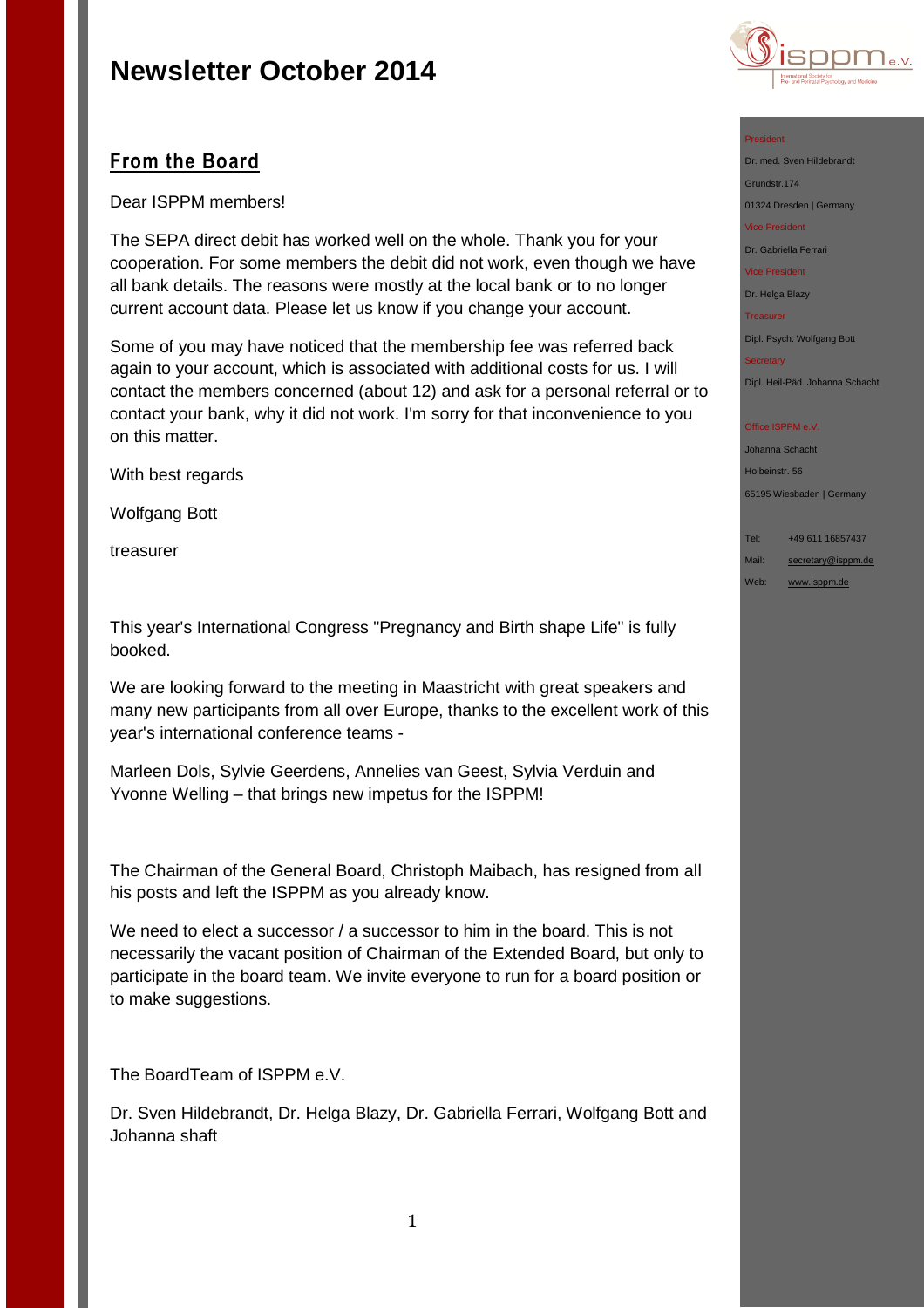

## **Dates isppm e.V.**

## **Friday October 31:**

Amrâth Grand Hotel de l'Empereur, Stationsstraat 2, Maastricht, Netherlands (near central railway station)

## **14 - 17 h Extended board meeting**

## **19:30 – 21:00h Annual general assembly 2014**

**November 01 – 02, 2014, beginning 9:00h International ISPPM Congress** Pregnancy and Birth shape life. Integration of pre- and perinatal psychology in (mental) health care

Amrâth Grand Hotel de l'Empereur, Stationsstraat 2, Maastricht, Netherlands

### **October 23 - 25, 2015 Annual conference 2015 in Berlin,** Johannesstift,

Working title: I feel so I am – Prenatal life and societal dimensions. A difficult way between ethics, politics, law, and economy

Contact: [Irene.Behrmann@t-online.de](file:///C:/Users/hanna/Desktop/Irene.Behrmann@t-online.de)

## **June 10 - 12, 2016 Conference Bonding Analysis in Cologne**

Contact: Helga Blazy [nc-blazyhe@netcologne.de](file:///C:/Users/hanna/Desktop/nc-blazyhe@netcologne.de)

For the annual **conferences 2016 and 2017** we are looking for organisational teams. If you are interested please send us a note with your ideas and **a short concept.**

### President

Dr. med. Sven Hildebrandt Grundstr.174

01324 Dresden | Germany

Vice President

Dr. Gabriella Ferrari

Vice President

Dr. Helga Blazy

Treasurer

Dipl. Psych. Wolfgang Bott

Secretary

Dipl. Heil-Päd. Johanna Schacht

### Office ISPPM e.V.

Johanna Schacht

Holbeinstr. 56

65195 Wiesbaden | Germany

Tel: +49 611 16857437

Mail: [secretary@isppm.de](mailto:secretary@isppm.de)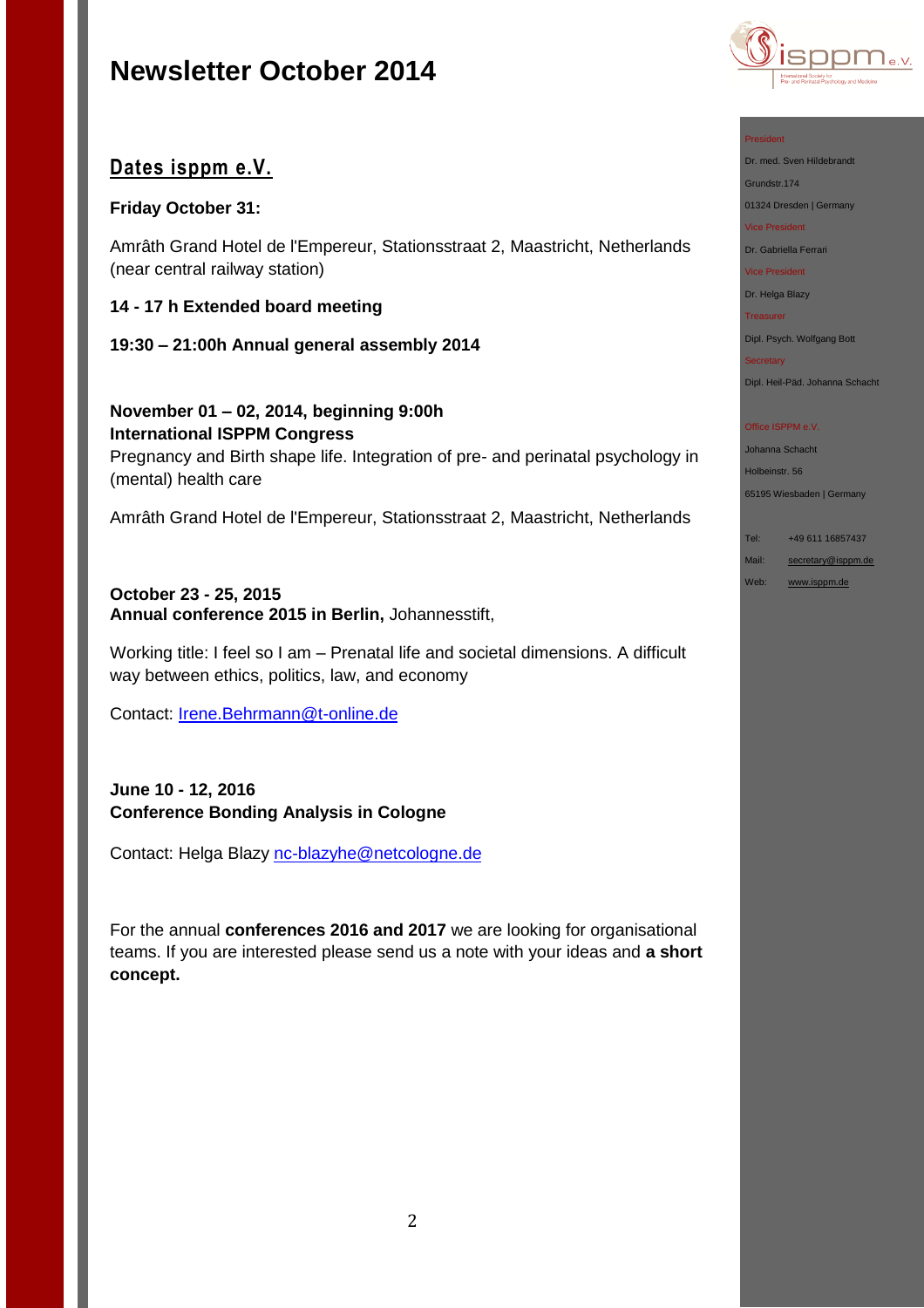

## **Dates Conferences und Congresses**

## **2014:**

### **October 13th**

[FREE Virtual Orgasmic Birth Conference.](http://pai.ontraport.com/c/s/UAJ/jxl/z/s/8d/62Le7z/QbICHFVOS)

The conference will be a few hours each day. It is FREE to watch this initial launch. We will be keeping the discussion going live during the conference at [https://twitter.com/OrgasmicBirth](http://pai.ontraport.com/c/s/UAJ/jxl/U/y/8d/62Le7z/spYC85dIMb) and [https://www.facebook.com/obirth.](http://pai.ontraport.com/c/s/UAJ/jxl/j/j/8d/62Le7z/Ut2jUL58gZ)

### **November 10, 2014**

Royal Society of Medicine, LONDON **Hidden hunger** Aim: To review the effects of hidden hunger Objectives:

- To focus attention on the critical stages of conception and early months
- Sustaining through stages of life
- Resourcing essential nutrients

[https://www.rsm.ac.uk](https://www.rsm.ac.uk/events/fhf01)

**November 16 – 19, 2014** 15th Congress of the International Society for Twin Studies (ISTS) **Twin Pregnancies, Budapest, Hungary** [http://www.twin2014.eu](http://www.twin2014.eu/)

## **2015:**

**Call for Papers:** June 16 to 20, 2015. **The 28th World Congress of the International Association for Suicide Prevention (IASP)** in Montreal, Canada

This biannual event, sponsored by the World Health Organization, is the world's largest gathering of researchers, practitioners, helpline workers, program planners, graduate students and persons concerned with suicide bereavement. Over 700 persons from different disciplines around the world will meet to discuss new discoveries and technologies in suicide prevention. The official languages are English and French and there will be simultaneous translation for all plenary sessions and a selection of parallel sessions.

The congress theme, New discoveries and Technologies in Suicide Prevention, highlights the innovative topics, but the congress will also cover a full range of research and interventions in suicide prevention, with multidisciplinary perspectives, from biology and genetics to psychology and anthropology and suicide in the cinema.

The 2nd announcement and call for papers, symposia, and workshops are available on the congress website and online registrations are now open at www.iasp2015.com. The **deadline** for submitting proposals for a Symposium or



#### President

Dr. med. Sven Hildebrandt

Grundstr.174

01324 Dresden | Germany

Vice President

Dr. Gabriella Ferrari

Vice President

Dr. Helga Blazy

Treasurer

Dipl. Psych. Wolfgang Bott

**Secretary** 

Dipl. Heil-Päd. Johanna Schacht

#### Office ISPPM e.V.

Johanna Schacht

Holbeinstr. 56

65195 Wiesbaden | Germany

| Tel: | +49 611 16857437 |
|------|------------------|
|      |                  |

Mail: [secretary@isppm.de](mailto:secretary@isppm.de)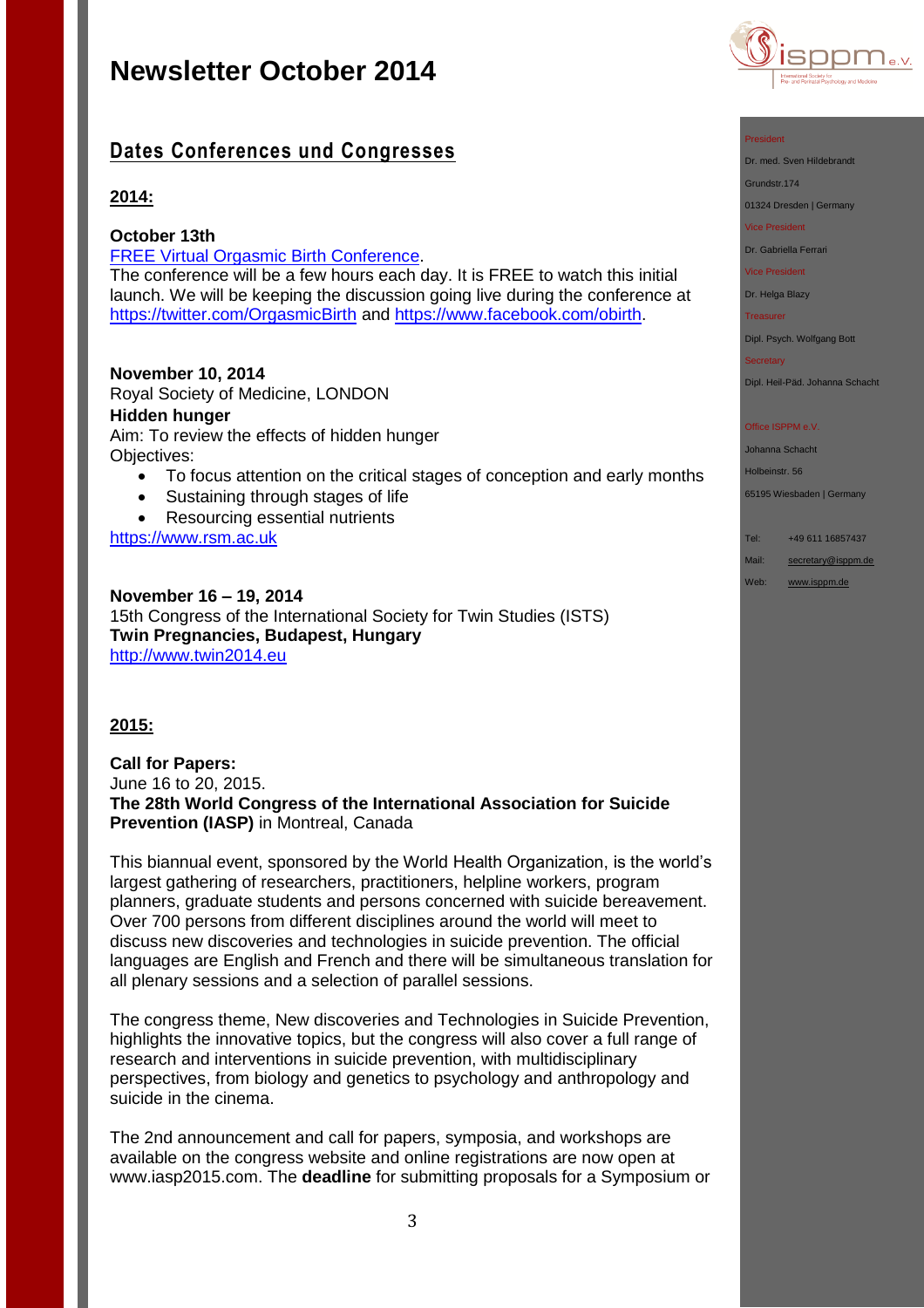

Workshop is the **24th of October 2014**, and for individual oral and poster presentations, the deadline is the 4th of January 2015. Proposals must be submitted online at [http://www.iasp2015.com.](http://www.iasp2015.com/)

If you have any questions regarding the congress, please contact Professor Brian Mishara and his team at **info@iasp2015.com**.

**May 21st - 23rd 2015** 2nd European Congress on Intrapartum Care Porto, Portugal [http://www.ecic2015.org](http://www.ecic2015.org/)

**December 3rd - 6 th, 2015** APPPAH's 19th International Congress **Birth and Society: How Birth Impacts Society and how Society Impacts Birth.** [Registration here](http://r20.rs6.net/tn.jsp?f=001ow1wkvozei_88VPX53sV2VFa_ZuxEIVEKa01uLsN1mbdQzyyQdhs_FXedW1fhcbR0cAnBWKAa58XC3PwfiugTa1u-MPUS6Vonsz2fJNfQoB35pjIsF_7lD1CN_qw8TKu7v5JAd5plpwt_sJH1Yde9EazKKjwqyMJ21kbRBK73s3eVNH4L1EyhKr9FAjjkUSl1fgyAKzNeZsbRxoBWUe7j8en6Y0oQ_VI&c=LWshyrIfwgT0SZxQf9pomHGUyyn_Wvxtp2RWpyiRrhc-6I_2N51Iww==&ch=fzqAY8gzqrfAbvVlvh6O_uf6Y0uhLqpZVtR_fAmpQsLRiSXUV-TJkQ==)

## **Further Education**

**Embodiment-Courses** in Germany Nov. 25. - 30, 2014 Sperm Journey March 25 -30, 2015 Egg Journey Nov. 21 - 26, 2015 Conception Guidance: Kathryn Terry, Peter Schindler Seminarhaus/Gästevilla 'Camena', D-53797 Lohmar-Wahlscheid Information and registration: Gisela Wallbruch, Tel: 0049(0)201/425106, Email: [gisela.wallbruch@gmx.de](file:///C:/Users/hanna/Desktop/gisela.wallbruch@gmx.de)

#### President

Dr. med. Sven Hildebrandt

Grundstr.174

01324 Dresden | Germany

Vice President

Dr. Gabriella Ferrari

Vice President

Dr. Helga Blazy

Treasurer

Dipl. Psych. Wolfgang Bott

Secretary

Dipl. Heil-Päd. Johanna Schacht

#### Office ISPPM e.V.

Johanna Schacht

Holbeinstr. 56

65195 Wiesbaden | Germany

Tel: +49 611 16857437

Mail: [secretary@isppm.de](mailto:secretary@isppm.de)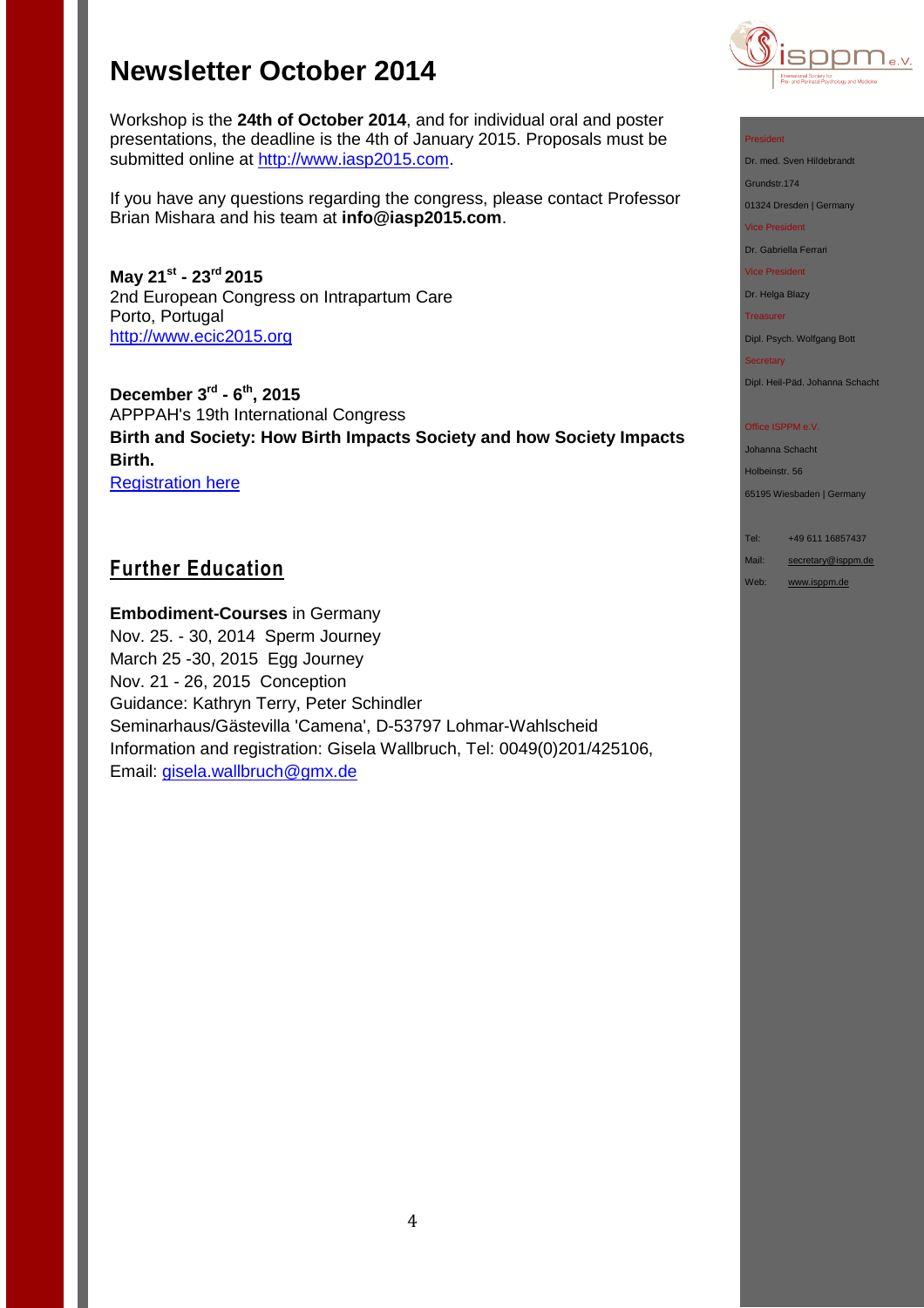

## **News**

**APPPAH Newsletter Autumn 2014:**  <https://birthpsychology.com/system/files/newsletters/newsletterautumn2014.pdf>

**Lecture:** Michael Meaney, McGill University: Early Environmental Regulations of Gene Expression and Brain Development <https://www.youtube.com/watch?v=wkk9WGpCxto>

**Video** dispelling every "Nature VS Nurture"-myth you've ever heard. The Implications are profound: <http://vimeo.com/104807649>

**Study:** How epigenetic memory is passed through generations: Sperm and eggs transmit memory of gene repression to embryos [http://www.sciencedaily.com/releases](http://www.sciencedaily.com/releases/2014/09/140918141448.htm?utm_source=feedburner&utm_medium=feed&utm_campaign=Feed%3A+sciencedaily%2Ftop_news%2Ftop_science+%28ScienceDaily%3A+Top+Science+News%29&utm_content=FaceBook)

More recent contributions from and to our subject areas are available on our Facebook page. Have fun with browsing!

[Facebook-page](http://de-de.facebook.com/pages/ISPPM-eV/124066644364106) 

#### President

Dr. med. Sven Hildebrandt

Grundstr.174

01324 Dresden | Germany Vice President

Dr. Gabriella Ferrari

Vice President

Dr. Helga Blazy

Treasurer

Dipl. Psych. Wolfgang Bott

Secretary

Dipl. Heil-Päd. Johanna Schacht

#### Office ISPPM e.V.

Johanna Schacht

Holbeinstr. 56

65195 Wiesbaden | Germany

Tel: +49 611 16857437 Mail: [secretary@isppm.de](mailto:secretary@isppm.de)